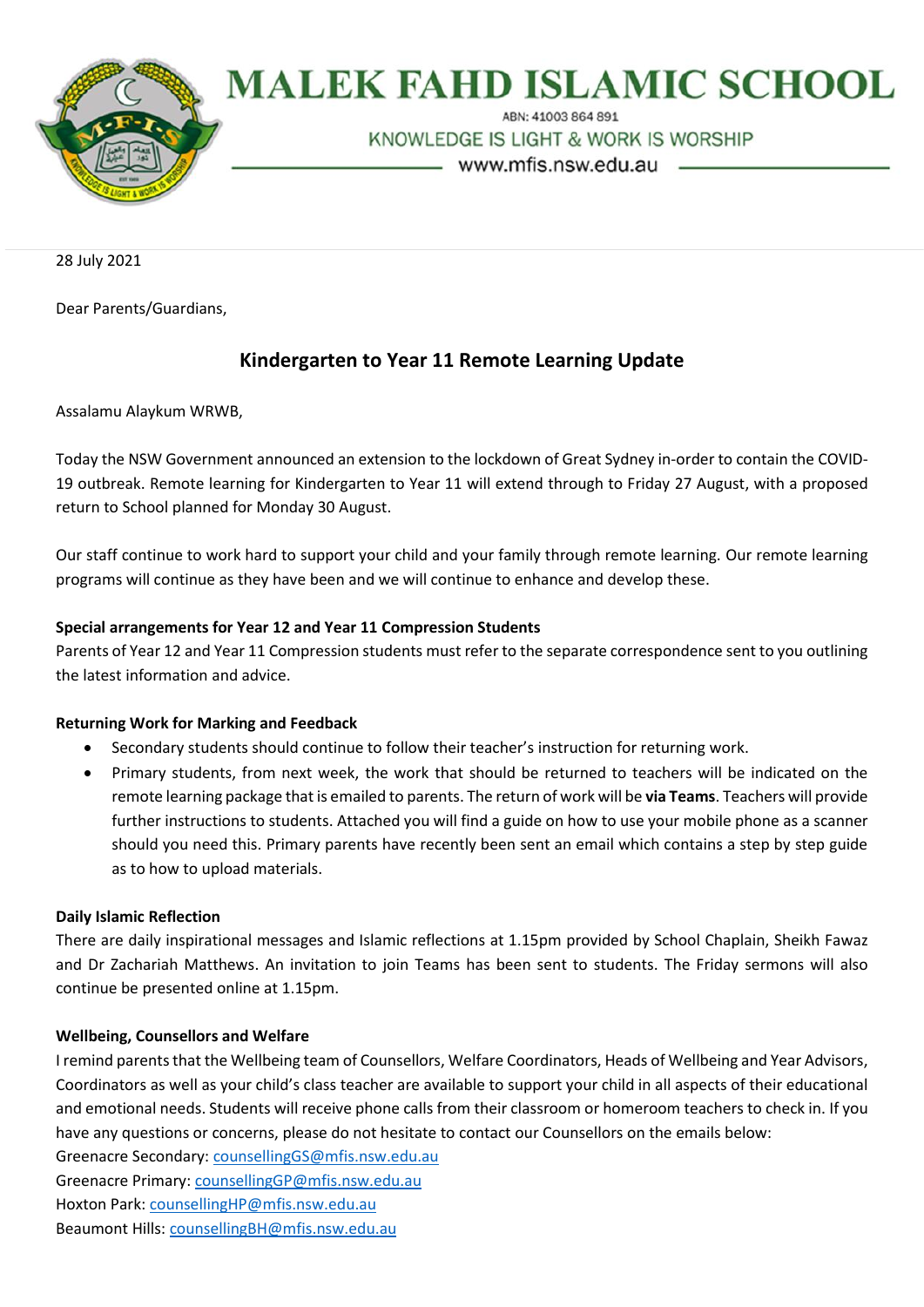### **Storytime with the Librarians and Story Box**

For Primary parents you will have received information this week about Storytime with the Librarians which takes place at 3:30pm each day. This is an optional program and students can log in through Teams and enjoy a story to end their school day. Information has also been sent to you on Story Box – a digital story platform that the School has subscribed to, login details are contained in the letter sent to you.

### **The Parent's Website**

Independent Schools Victoria has developed a very comprehensive website to assist parents during lockdown. As you will know Victoria had a very long period of lockdown in 2020 and this website was developed with this in mind. The website contains lots of useful information and advice for parents. It is prepared with a Victorian audience in mind, so it is important to be mindful of this. [https://theparentswebsite.com.au/.](https://theparentswebsite.com.au/)

### **Year 9 and Year 11 2022 Subject Selection**

Our staff are currently planning online information sessions for students currently in Years 8 and 10 about their 2022 subject selections. These sessions will take place shortly and information on them will be sent to parents very soon on how to access the sessions.

### **School Remains Open**

I remind parents that the School remains open. However, the advice of NSW Health is to wherever possible please continue to have your child complete their learning at home through our remote learning programs. Should your child need to attend school for on-campus learning, skeleton staff are rostered on for supervision. Administration Offices of each campus are attended to between 8.00am and 4.00pm. As per the NSW Health orders, parents must not attend the campus. The only exception is the drop off and pick up of students at Greenacre Primary campus. We will continue the usual drop off and pick up of students. Parents who come onto any of the campus sites must wear a mask. For any enquiries, please contact the School via phone or email. We ask for your patience as call volumes are considerable during this time.

#### **Attendance**

Student attendance is taken daily by our staff. Should your child be unwell and unable to participate in remote learning please inform the School office.

**Wearing of Masks:** Due to the nature of the Delta variant the NSW Department of Health requires that every student in Years 7 to 12 who attends school in this lockdown period (and school staff) must wear a mask. There are some circumstances where staff who are restricted in the delivery of content have the capacity to remove their mask for that period of time. Parents of students who fail to wear masks will be asked to come to school and take their child home.

**Social distancing**: It is a requirement that we continue with social distancing. The four-square metre limit will be in place at school.

**QR Codes and Check in:** Any parent coming on site to any campus is required to check in via the Service NSW QR Code, which will be displayed around the school campus. Please ensure that you check out on departure.

**Food and Canteen:** Please note, the canteen will not be operational during this lockdown period.

# **Uniform Shop**

The Uniform Shop is currently closed. You are welcome to purchase uniforms via Midford online store: <https://www.midford.com.au/school-shops-online> For online purchase:

- Select Malek Fahd Islamic School Uniform Shop from the online School Shops tab
- Register a new account the unique school pass phrase: Malek1989 will be required.
- Add your personal information, create a username and password

Should you require further information or details, please feel free to contact 0498 518 916.